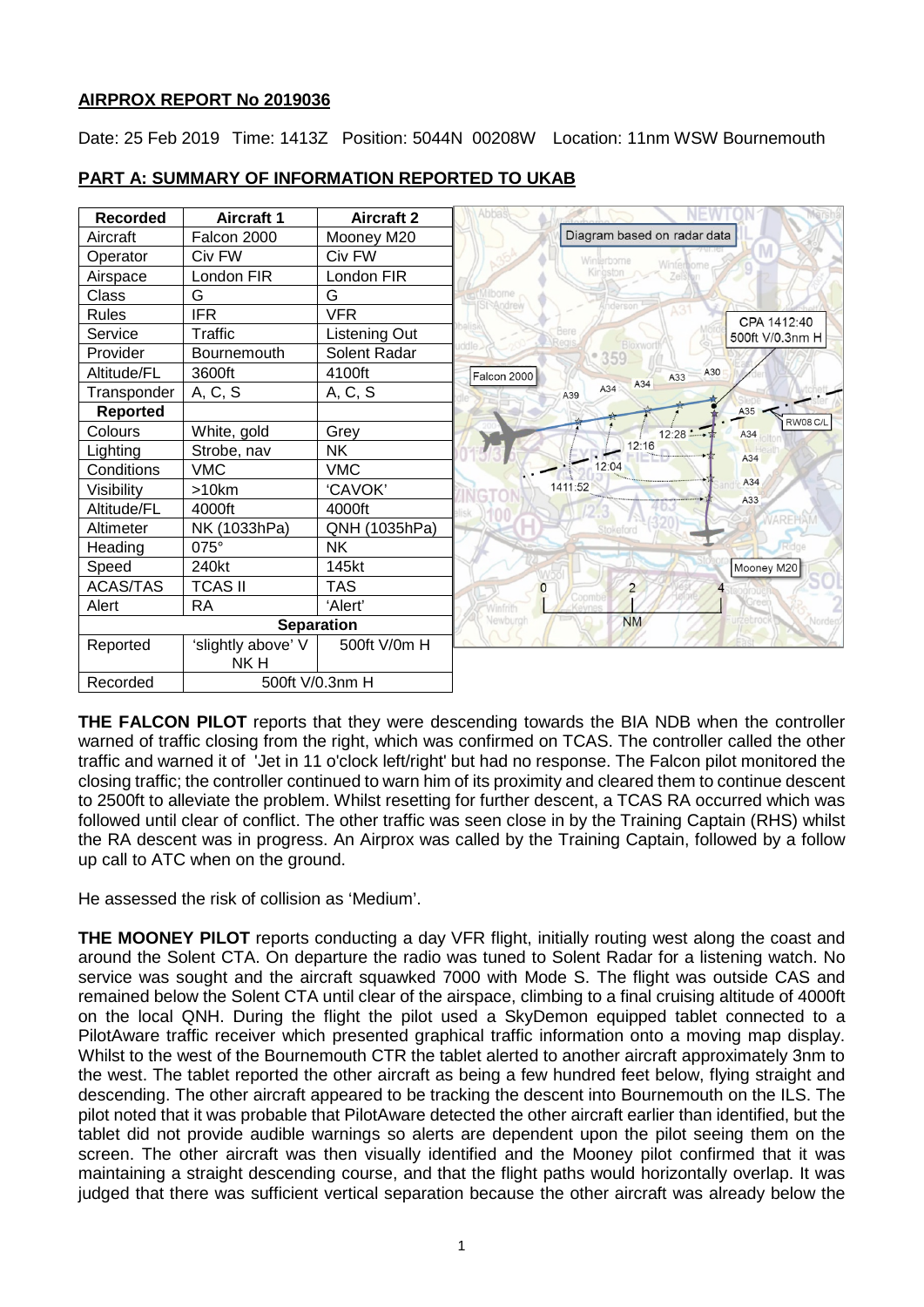Mooney's level and continuing to descend. Having visually identified the other aircraft the Mooney pilot considered three options for taking avoiding action and maintaining separation from wake turbulence:

- 1. Commence a right turn. This was discounted as the other aircraft would have been approaching at 150kt or greater and such a deviation would continue to put the two aircraft in conflict until the Mooney had turned through more than 90°. Operating a low-wing aircraft would have also removed the other aircraft from sight preventing any further corrective action being taken, and put the Mooney into CAS without clearance. Whilst the latter was a decision-making factor, it would not have prohibited a turn to the right if the risk of collision was greater.
- 2. Commence a left turn. This would have brought the approaching aircraft closer together and reduced the vertical clearance compared to maintaining the current course and so was discounted.
- 3. Maintain straight and level flight. Given the aircraft was already below the Mooney's level and was continuing to descend it was decided that there was more than sufficient vertical clearance to avoid a collision or wake turbulence.

In summary; it was assessed that the risk of collision was very low as the other aircraft had been visually identified and was at a lower level and descending to provide a safe vertical separation. The other aircraft passed about 500ft below.

He assessed the risk of collision as 'Low'.

**THE BOURNEMOUTH RADAR APPROACH CONTROLLER** reports that the Falcon was inbound to Bournemouth, initially outside CAS to the west of Bournemouth at FL105. He was given a Traffic Service and initially given a descent to altitude 5000ft as the controller had seen other aircraft at around 3000ft that might affect him, the Mooney being one of those aircraft. The Falcon pilot elected to make a self-positioned straight-in approach for RW08. The controller passed Traffic Information to the Falcon pilot concerning the Mooney to the southeast of him, that the controller considered may come into conflict. The Mooney pilot was not on frequency (wearing a 7000 squawk) and was observed to pass around the south of the Bournemouth zone towards the Wareham area going north at around 3600ft. The controller then made a blind call to the Mooney pilot advising him of conflicting jet traffic with its level and direction and advising it was about to pass ahead, left to right. The aircraft were about 3 miles apart at that point, on conflicting headings. The controller then advised the Falcon pilot about the traffic and that at his discretion he may wish to descend to altitude 2500ft to avoid it. The Mooney then passed very close behind the Falcon as it was in the descent. The controller thought that there may have been around 400ft vertical separation as the blips almost merged. The Falcon pilot advised him that he was responding to a TCAS RA and the radar also showed a TCAS RA alert during the event.

#### **Factual Background**

The weather at Bournemouth was recorded as follows:

METAR EGHH 251350Z VRB04KT CAVOK 16/M01 Q1035=

#### **Analysis and Investigation**

#### **CAA ATSI**

ATSI had access to the Area Radar replay, the Bournemouth R/T recordings, reports from the pilots of both aircraft and from the Bournemouth Radar Controller. The screenshots in this report are taken from the Area Radar replay and are not necessarily indicative of what the Bournemouth Radar Controller could see on the Bournemouth radar display at the time of the event.

An Airprox was reported by the Falcon 2000 pilot when it came into proximity with a Mooney M20 in Class G airspace, while the Falcon pilot was self-positioning for an ILS to RW08 at Bournemouth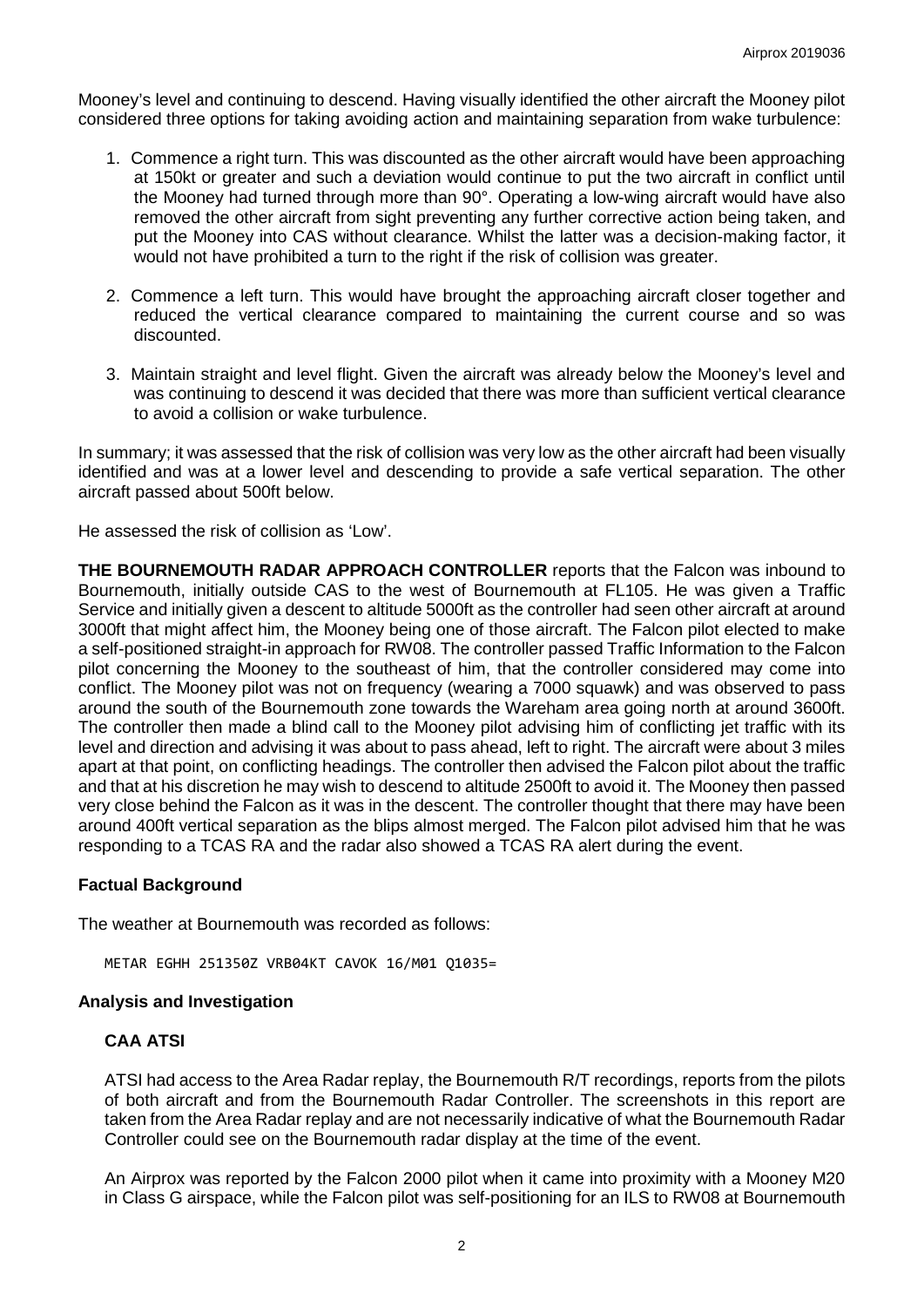Airport. The Falcon was descending inbound to Bournemouth from the west, with the pilot in receipt of a Traffic Service from Bournemouth Radar. The Mooney was on a VFR flight routeing west of Bournemouth Controlled Airspace and tracking south to north at the time of the Airprox. The pilot was listening to the Solent Radar frequency but was not in receipt of an ATC service.

At 1409:00, the Bournemouth Radar Controller had established that the Falcon pilot wished to selfposition for a straight-in approach for the ILS RW08 at Bournemouth. A Traffic Service was agreed. The controller issued an instruction for the pilot to descend to altitude 5000ft, QNH 1035, and selfposition for the ILS. At 1410:20, the controller passed Traffic Information on an unrelated contact and instructed the Falcon pilot to descend to altitude 4000ft.

At 1411:00 (Figure 1), the controller passed Traffic Information to the Falcon pilot on the Mooney, advising them that there was traffic that may possibly cross their track, in their one o'clock, range of 5 miles, at 3600ft, northbound and fairly slow moving. The pilot responded that they had the traffic on TCAS and were looking.





At 1411:30 (Figure 2), the controller made a blind R/T broadcast addressed to the callsign of the Mooney, warning the pilot that there was jet traffic in their 10 o'clock, 3 miles, 4900ft, routing straight into Bournemouth RW08 from the west, going to descend through their level and cross ahead. The controller then repeated that there was jet traffic to cross ahead left to right. There was no response.

At 1412:00 (Figure 3), the controller updated the Traffic Information to the Falcon pilot, advising him that the traffic was now 1 o'clock, 2 miles, 3900ft northbound. The pilot responded with *"Roger"*. The controller then advised the pilot that if they wished to descend further they could descend to altitude 2500ft, at their discretion, and that the traffic was at 4000ft. The Falcon pilot responded that he would descend to altitude 2500ft.



Figure 3 - 1412:00 Figure 4 - 1412:30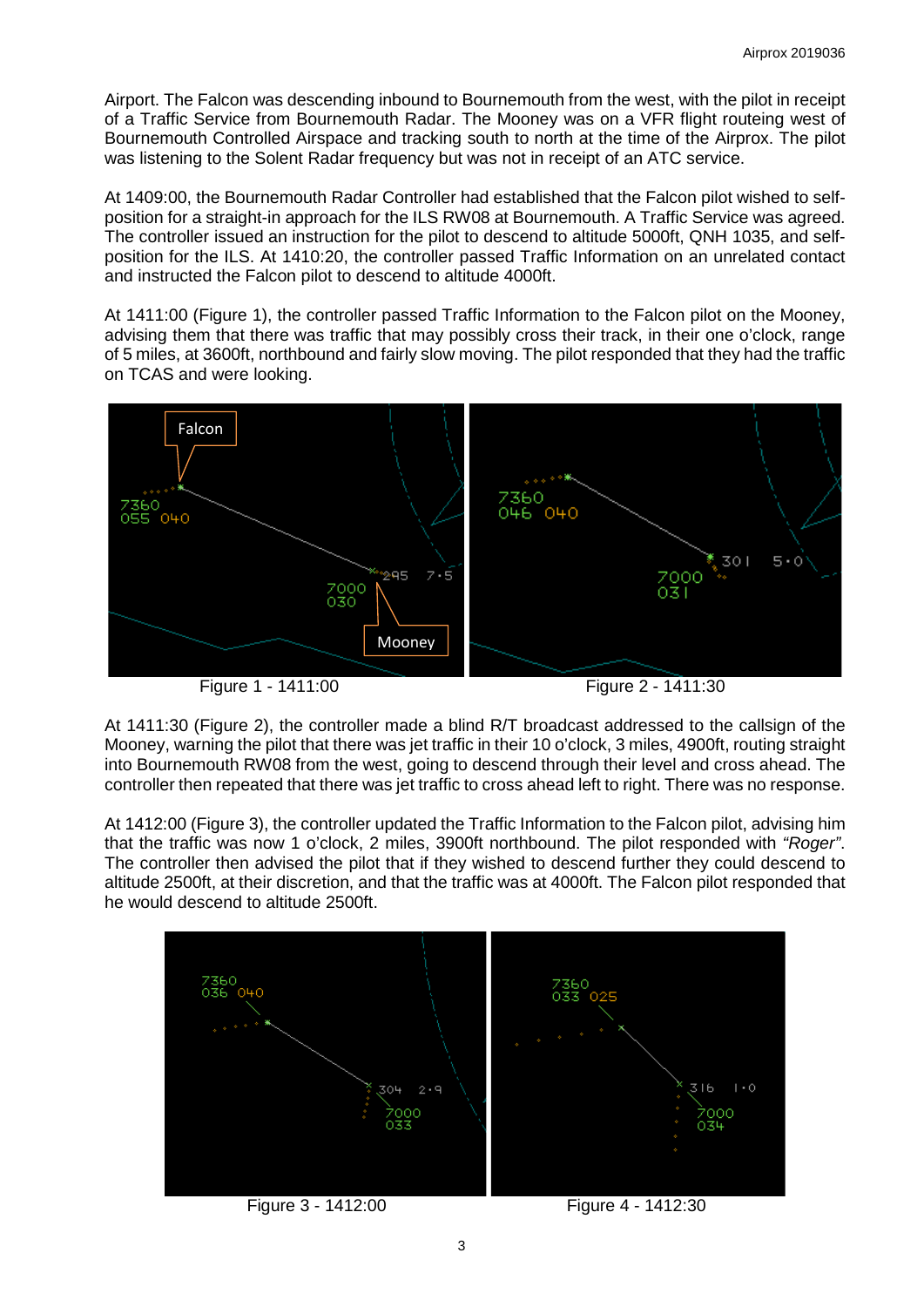At 1412:30 (Figure 4), the Falcon pilot advised the controller that they had received a TCAS RA. The controller responded by updating the Traffic Information to 1 o'clock, half a mile, 4000ft. The pilot responded that they were visual and following the TCAS RA.

CPA occurred at 1412:39 (Figure 5), with the aircraft separated by 0.3nm laterally and 500ft vertically.

CAP 493 (Manual of Air Traffic Services Part 1) states as follows:

- '3. Traffic Service
- 3A. Definition

356  $0.3$ 

Figure 5 - 1412:39

3A.1 Traffic Service is a surveillance-based type of UK FIS where, in addition to the provisions of Basic Service, the controller provides specific surveillance-derived traffic information to assist the pilot in avoiding other traffic. Controllers may provide headings and/or levels for the purposes of positioning and/or sequencing; however, the controller is not required to achieve deconfliction minima, and the pilot remains responsible for collision avoidance.

#### 3E. Traffic Information

3E.1 The controller shall pass traffic information on relevant traffic and shall update the traffic information if it continues to constitute a definite hazard, or if requested by the pilot. However, high controller workload and RTF loading may reduce the ability of the controller to pass traffic information, and the timeliness of such information.

Note 1: Traffic is normally considered to be relevant when, in the judgement of the controller, the conflicting aircraft's observed trajectory indicates that it will pass within 3 NM and, where level information is available, 3,000 ft of the aircraft in receipt of the Traffic Service or its level-band if manoeuvring within a level block. However, controllers may also use their judgment to decide on occasions when such traffic is not relevant, e.g. passing behind or within the parameters but diverging. Controllers shall aim to pass information on relevant traffic before the conflicting aircraft is within 5 NM, in order to help the pilot meet his collision avoidance responsibilities and to allow time for an update in traffic information if considered necessary.

Note 2: Good judgement is essential to ensure that traffic information is relevant and timely. Controllers should take account of the aircraft's relative speeds, lateral and vertical closure rates, and track histories.

Note 3: Distances displayed on ATS surveillance systems can be at variance to the actual distances between aircraft due to limitations inherent to surveillance systems. Some aircraft may not be displayed at all.'

The Controller passed timely and accurate Traffic Information on the Mooney to the Falcon pilot, updated the Traffic Information as the situation progressed and offered the pilot further descent in an attempt to assist them in resolving the confliction. The Controller also attempted to contact the Mooney pilot to warn them of the impending confliction. The Controller discharged their responsibilities in the provision of a Traffic Service to the Falcon Pilot and should be commended for their use of defensive controlling techniques. In Class G Airspace under a Traffic Service the pilot remains responsible for collision avoidance.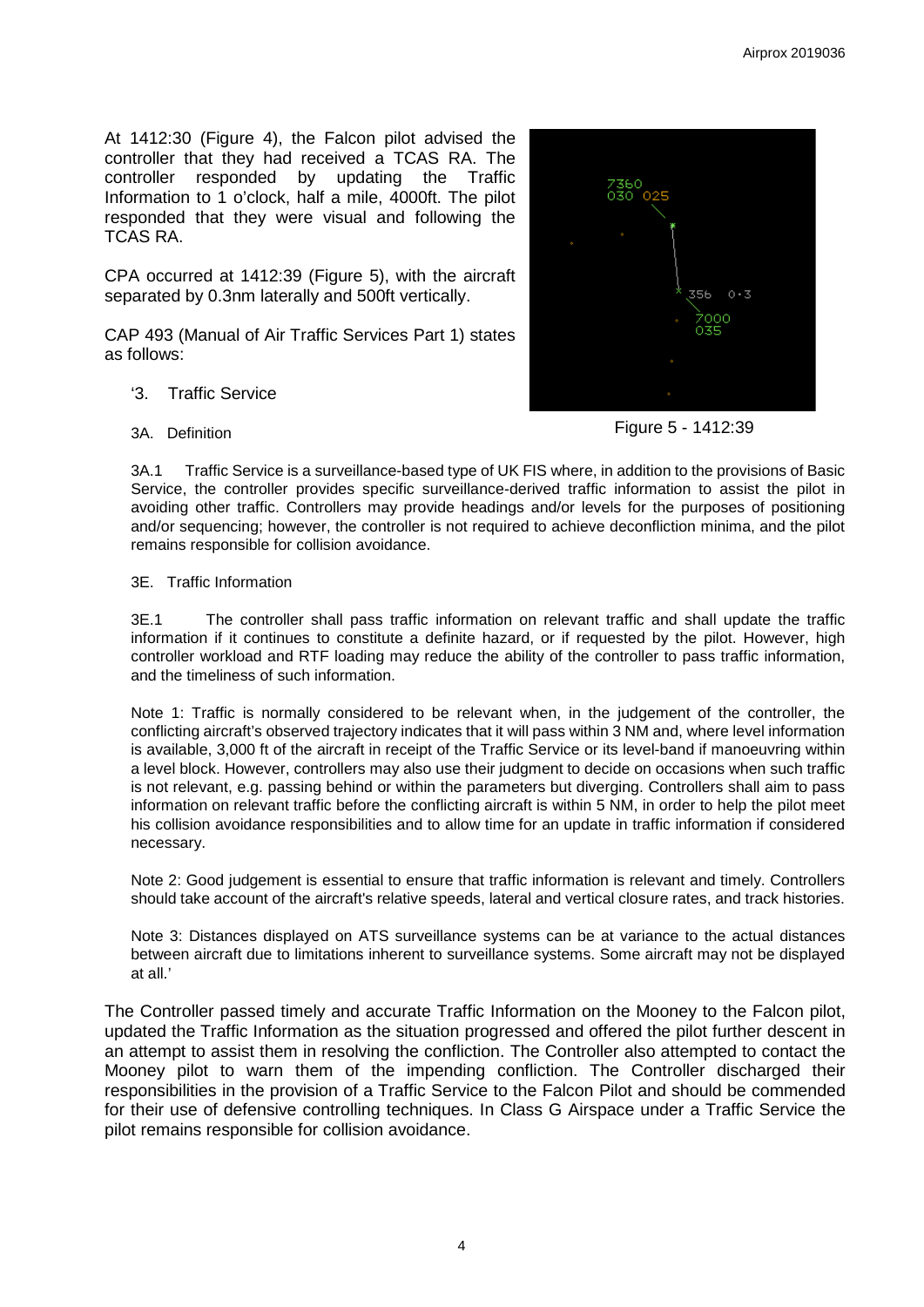## **Bournemouth Full Investigation report**

The investigation concluded the following:

### **Causal Factor**

• The pilot of [the Mooney] did not monitor the Bournemouth radar frequency despite flying in close proximity to the Solent CTA (class D airspace designated to the Bournemouth). The controller was unable therefore to provide the pilot with the traffic information which would have prevented the AIRPROX occurring.

### **Contributory Factor**

• The pilot of [the Mooney] flew through the extended centreline of runway 08 at an altitude and range which would bring the aircraft into conflict with any aircraft which was establishing onto the ILS or NDB approach from outside controlled airspace.

### **Mitigating Actions**

• The controller passed appropriate traffic information to the crew of [the Falcon].

### **UKAB Secretariat**

The Falcon and Mooney pilots shared an equal responsibility for collision avoidance and not to operate in such proximity to other aircraft as to create a collision hazard<sup>[1](#page-4-0)</sup>. If the incident geometry is considered as converging then the Falcon pilot was required to give way to the Mooney<sup>[2](#page-4-1)</sup>.

### **Summary**

An Airprox was reported when a Falcon 2000 and a Mooney M20 flew into proximity near Bournemouth airport at 1413Z on Monday 25<sup>th</sup> February 2019. Both pilots were in VMC, the Falcon pilot operating under IFR in receipt of a Traffic Service from Bournemouth Approach and the Mooney pilot operating under VFR, listening out on the Solent Radar frequency.

### **PART B: SUMMARY OF THE BOARD'S DISCUSSIONS**

Information available consisted of reports from both pilots, radar photographs/video recordings, a report from the air traffic controller involved and a report from the appropriate operating authority. Relevant contributory factors mentioned during the Board's discussions are highlighted within the text in bold, with the numbers referring to the Contributory Factors table displayed in Part C.

The Board first discussed the Mooney pilot's actions and noted that he was transiting above the Bournemouth CTR and past the Solent CTA, remaining outside CAS in Class G airspace. Although he reported listening out on the Solent frequency, he did not have the Solent 'listening squawk' selected and this meant that the Bournemouth controller was denied valuable information as to how he could be contacted (**CF2**). Members also commented that even though he was above the Bournemouth CTR and adjacent to the Solent CTA, the Mooney pilot would have been better placed by listening out on the Bournemouth frequency with the Bournemouth listening squawk selected. Notwithstanding, the Mooney pilot did receive Traffic Information from his TAS, had seen the Falcon, and had assessed that there was sufficient vertical separation as to fulfil his responsibility to avoid collision or flight in such proximity as to create a collision hazard. Members noted that the Mooney pilot had considered various courses of action and that his last option could have included a climb in order to increase vertical separation.

l

<span id="page-4-0"></span><sup>1</sup> SERA.3205 Proximity.

<span id="page-4-1"></span><sup>2</sup> SERA.3210 Right-of-way (c)(2) Converging.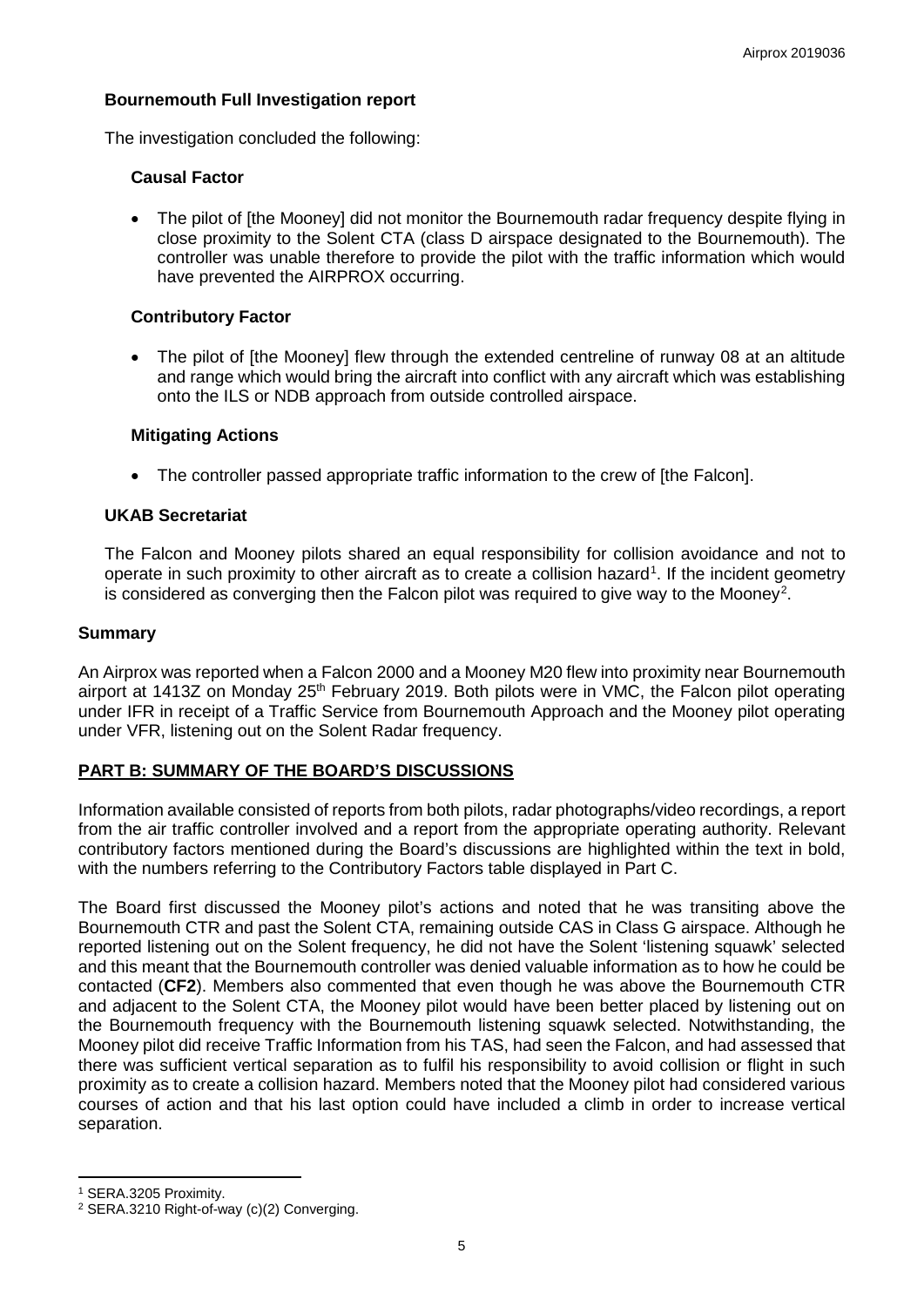The Board went on to discuss the responsibilities of each pilot and members agreed that, with the Mooney converging from the right, it was for the Falcon pilot to give way and for the Mooney pilot to maintain course and speed. Members also agreed that the Falcon pilot had not done so (**CF1**) but had closed to the point that a TCAS RA was generated (**CF4**). The Falcon pilot was given Traffic Information at 5nm and 1nm and had heard the Traffic Information passed in the blind to the Mooney pilot, all of which the Board surmised was sufficient information for him to take action (**CF3**). Some members wondered whether there had been an assumption that the Falcon, operating under IFR and selfpositioning for the ILS, had 'right of way' in some way. As it was, the Falcon pilot saw the Mooney at a late stage, during the TCAS RA (**CF5**).

Members then discussed the controller's actions, noting that the pilot was being provided with a Traffic Service in Class G airspace. The controller had passed sufficient Traffic Information to the Falcon pilot to allow him to 'meet his collision avoidance responsibilities' although the controller had not asked the Falcon pilot whether he was visual with the Mooney or was content to continue. It was also noted that the lateral separation at CPA was 0.3nm and that there was no change in the relative bearing reported by the controller; members wondered whether the controller could therefore more accurately have described the Mooney as 'converging' rather than crossing, thereby further assisting the Falcon pilot to make a decision to give way. Additionally, the controller's blind call to the Mooney pilot, that traffic in the left 10 o'clock would cross ahead left to right, may have helped to form an incorrect mindset in the Falcon pilot that he was 'ahead' and that he did not need to give way to the Mooney, especially as he was not visual with the Mooney at that time.

The Board did not agree with the Bournemouth Investigation report Contributory factor: Although it was a statement of fact that the Mooney pilot had been in the vicinity of the extended ILS glidepath, in this instance the Falcon pilot had levelled at 3400ft and, more importantly, it was for pilots to give way to traffic converging from the right, whether or not they were operating under IFR or flying a procedure, unless they were in 'the final stages of an approach to land'. The Board did not consider 11nm to touchdown as 'the final stages of an approach to land'.

Ultimately, the Falcon pilot had followed the TCAS RA and the Mooney pilot had been visual with the converging Falcon and assessed that vertical separation was such that avoiding action was not required; it was agreed that risk of collision had been averted. Members commented that much could have been done by all involved to resolve this situation before it occurred.

# **PART C: ASSESSMENT OF CAUSE AND RISK**

| <b>Contributory Factors:</b> |  |
|------------------------------|--|
|------------------------------|--|

| CF. | <b>Factor</b>                                                  | <b>Description</b>                    | Amplification                                          |  |  |  |  |  |
|-----|----------------------------------------------------------------|---------------------------------------|--------------------------------------------------------|--|--|--|--|--|
|     | <b>Flight Elements</b>                                         |                                       |                                                        |  |  |  |  |  |
|     | • Regulations, Processes, Procedures and Compliance            |                                       |                                                        |  |  |  |  |  |
| 1   | Human Factors                                                  | • Flight Crew ATM Procedure Deviation | Regulations/procedures not complied with               |  |  |  |  |  |
|     | • Tactical Planning and Execution                              |                                       |                                                        |  |  |  |  |  |
| 2   | <b>Human Factors</b>                                           | • Transponder Selection and Usage     | Not correctly selected                                 |  |  |  |  |  |
|     | • Situational Awareness of the Conflicting Aircraft and Action |                                       |                                                        |  |  |  |  |  |
| 3   | <b>Human Factors</b>                                           | • Lack of Action                      | Pilot flew into conflict despite Situational Awareness |  |  |  |  |  |
|     | • Electronic Warning System Operation and Compliance           |                                       |                                                        |  |  |  |  |  |
| 4   | Contextual                                                     | • ACAS/TCAS RA                        | <b>TCAS RA event</b>                                   |  |  |  |  |  |
|     | • See and Avoid                                                |                                       |                                                        |  |  |  |  |  |
| 5   | <b>Human Factors</b>                                           | • Monitoring of Other Aircraft        | Late-sighting by one or both pilots                    |  |  |  |  |  |